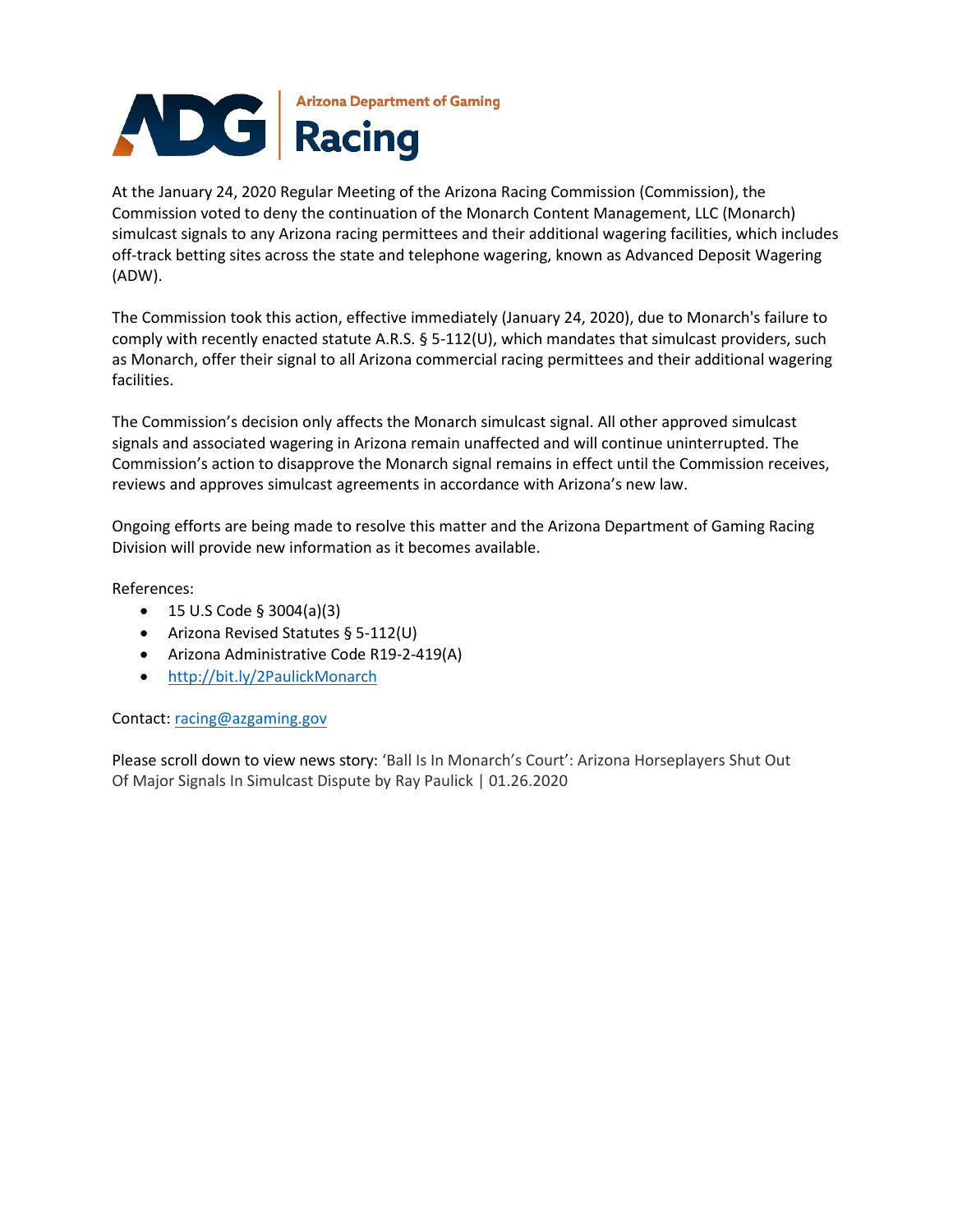## **'Ball Is In Monarch's Court': Arizona Horseplayers Shut Out Of Major Signals In Simulcast Dispute**

by Ray [Paulick](https://www.paulickreport.com/author/ray-paulick-2/) | 01.26.2020 | 6:01pm



Horseplayers in Arizona have been unable to wager on several major tracks since Friday when the Arizona Racing Commission ordered simulcast signals distributed by Monarch Content Management, LLC a subsidiary of The Stronach Group, to be cut off to all tracks, OTBs and ADW customers in the state.

edaglia d'Oro's Astern recommended<br>in the TDN

**Darley** 

The decision came one day before the Pegasus World Cup was run at Gulfstream Park, one of the signals distributed by Monarch ordered to be cut off. The others are Santa Anita Park, Golden Gate Fields and Laurel Park – tracks all owned by The Stronach Group – as well as Tampa Bay Downs and international races from Australia and Latin America.

A statement from the Arizona Department of Gaming, which oversees the commission, read: "The commission took this action, effective immediately (Jan. 24, 2020), due to Monarch's failure to comply with recently enacted statute A.R.S. 5-112(U), which mandates that a simulcast providers, such as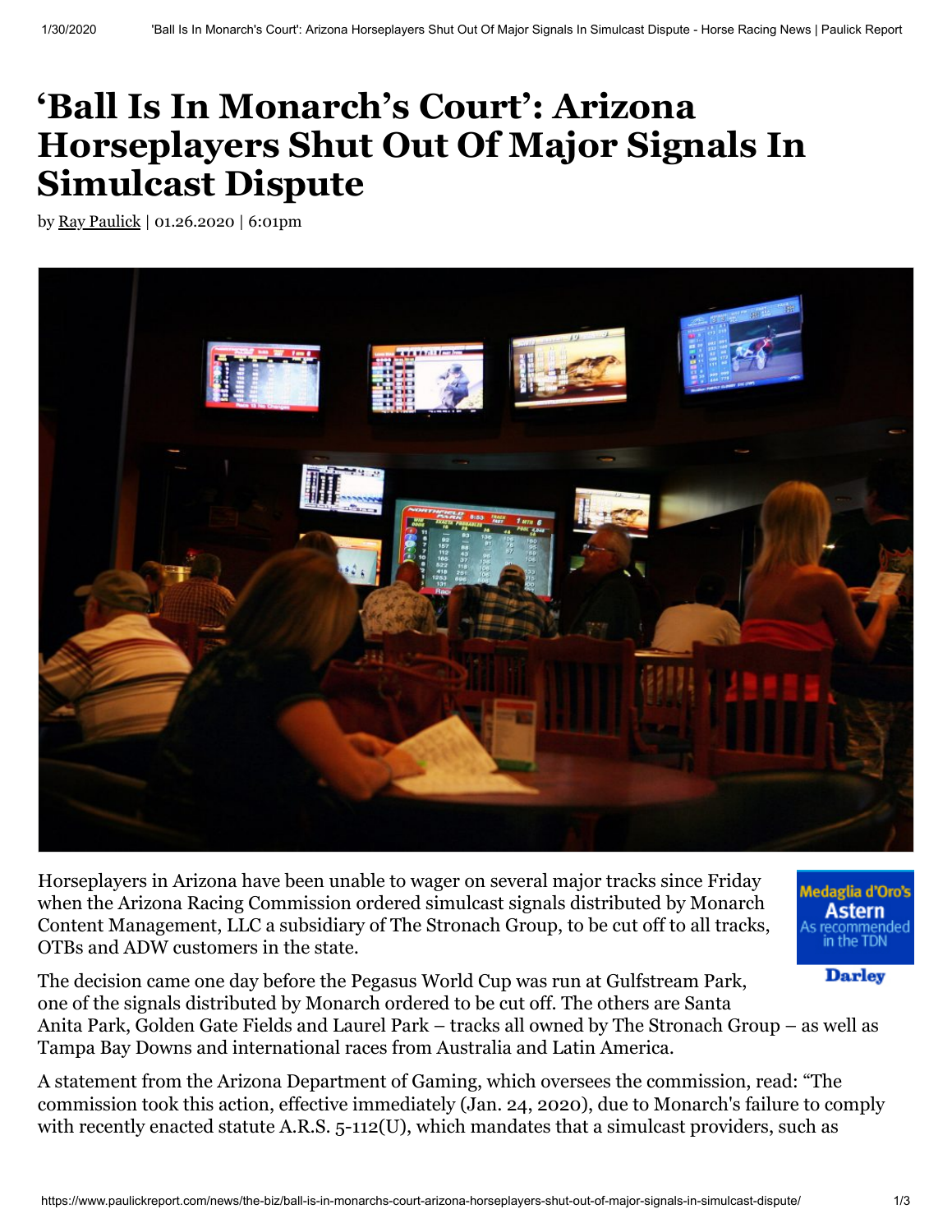Monarch, offer their signal to all Arizona commercial racing permittees and their additional wagering facilities."

California has a similar law concerning simulcasts.

The commission made the decision one month after a <u>[federal judge denied an application from Monarch](https://www.paulickreport.com/news/the-biz/federal-judge-denies-injunction-in-challenge-to-new-arizona-simulcasting/)</u> for a temporary restraining order to block the legislation. Monarch challenged the constitutionality of the new law, claiming in a lawsuit that it should be preempted by federal law, the Interstate Horseracing Act of 1978, which regulates interstate simulcasting.

Monarch distributed its signals to Turf Paradise in Phoenix and its network of nearly 60 off-track betting facilities but opted not to offer the same signals to seven OTBs operated by Arizona Downs racetrack. Formerly known as Yavapai Downs, the track in the Prescott Valley reopened under new ownership in 2019 but closed early in part because its revenue from OTBs fell short when it couldn't get Monarch content.

[Monarch's lawsuit](https://www.paulickreport.com/wp-content/uploads/2019/12/Monarch-Complaint_aug2019.pdf) claims that selling the signals to the Arizona Downs OTBs "would be deleterious to the business interest of Monarch, Laurel Park, and the other out-of-state-racetracks, as the location of Arizona Downs' OTB sites would create dilution of the wagering product, and depress the overall consumption of content."



Bob Hutton, president of the Arizona Horsemen's Benevolent and Protective Association, said the decision by Monarch is not only hurting horseplayers and horsemen in Arizona but horse owners in states whose signals are no longer available for wagering in Arizona.

"Hopefully, horsemen around the country will rally and say, 'Why are you hurting the horsemen?'" Hutton said. "Part of that money wagered in Arizona would go in their purse accounts.

"The horsemen own the signals, not Monarch," Hutton added. "The law is the law. The ball is in Monarch's court. They could make it right in a second."

The commission said the decision only affects Monarch simulcast signals. "The commission's action to disapprove the Monarch signal remains in effect until the commission receives, reviews and approves simulcast agreements in accordance with Arizona's new law," the Arizona Department of Gaming statement added.

Turf Paradise on Saturday blamed the state of Arizona, issuing the following Tweet.



**[Turf Paradise](https://twitter.com/turf_paradise)** @turf\_paradise

Turf Paradise apologizes that the following tracks are not available for wagering: Santa Anita, Gulfstream, Golden Gate,Tampa Bay, Laurel Park,Melbourne &Latin American Racing. Please direct your questions/complaints to the AZ Dept. of Racing at (602) 364-1700 or (602) 771-4263